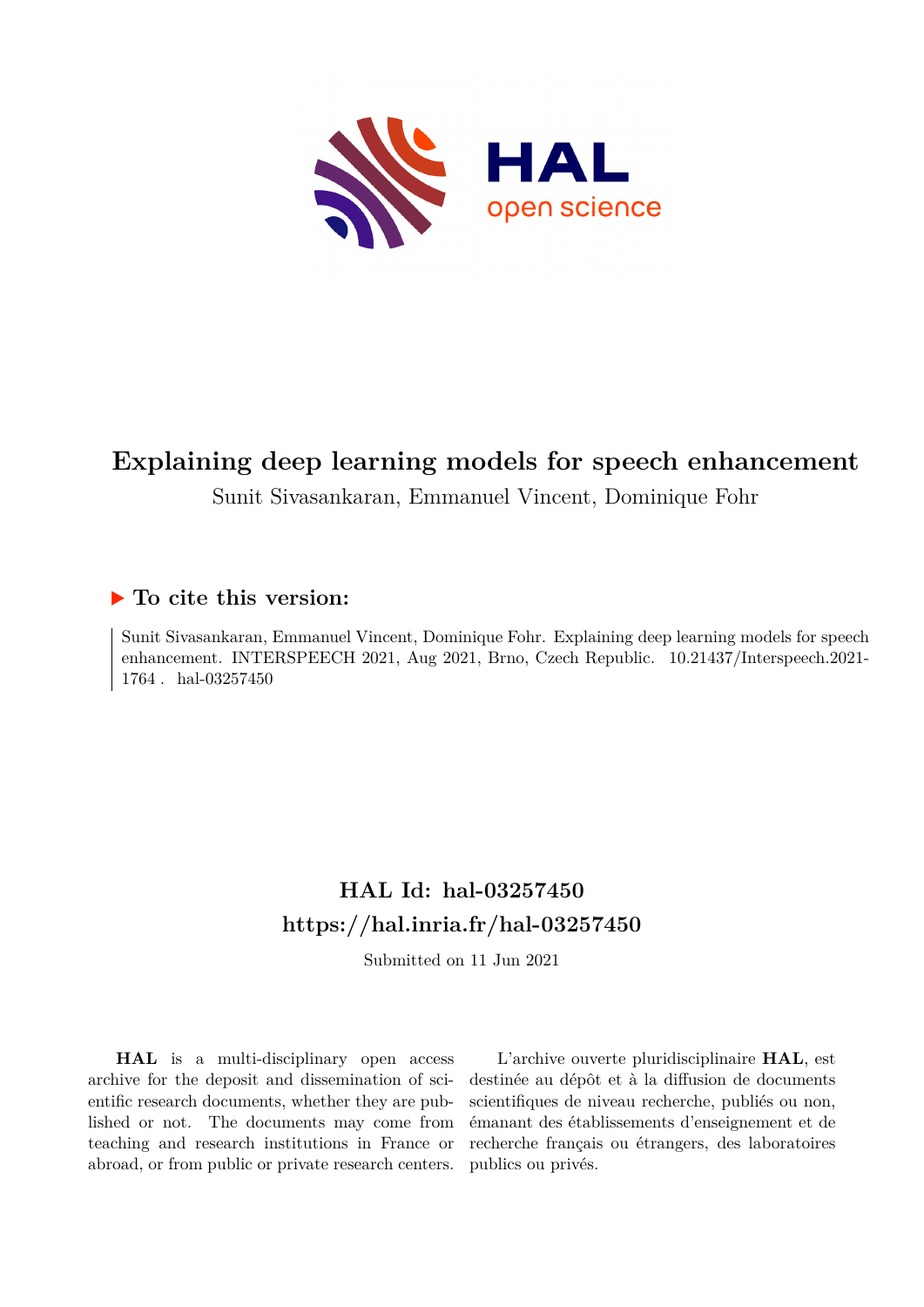## Explaining deep learning models for speech enhancement

*Sunit Sivasankaran*<sup>1</sup> *, Emmanuel Vincent*<sup>2</sup> *, Dominique Fohr*<sup>2</sup>

<sup>1</sup> Microsoft, One Microsoft Way, Redmond, WA, USA  $2$ Université de Lorraine, CNRS, Inria, LORIA, F-54000 Nancy, France.

sunit.sivasankaran@microsoft.com, evincent@inria.fr, dfohr@loria.fr

## Abstract

We consider the problem of explaining the robustness of neural networks used to compute time-frequency masks for speech enhancement to mismatched noise conditions. We employ the Deep SHapley Additive exPlanations (DeepSHAP) feature attribution method to quantify the contribution of every timefrequency bin in the input noisy speech signal to every timefrequency bin in the output time-frequency mask. We define an objective metric — referred to as the speech relevance score that summarizes the obtained SHAP values and show that it correlates with the enhancement performance, as measured by the word error rate on the CHiME-4 real evaluation dataset. We use the speech relevance score to explain the generalization ability of three speech enhancement models trained using synthetically generated speech-shaped noise, noise from a professional sound effects library, or real CHiME-4 noise. To the best of our knowledge, this is the first study on neural network explainability in the context of speech enhancement.

Index Terms: Deep learning, speech enhancement, feature attribution, explainable AI

## 1. Introduction

Speech enhancement models are often trained in a supervised fashion using simulated data. The simulated data is generated by mixing speech and noise at different signal-to-noise ratios (SNRs) and a deep neural network (DNN) is trained to estimate either the speech and noise spectra or a time-frequency mask [1–3]. Different kinds of noises have been used to simulate noisy speech [4–7]. In the CHIME-4 challenge [8] for example, real noises recorded using 6 different microphones were used to simulate noisy speech. A commercially available sound effects library was used in [9]. Synthetically generated noise such as white or pink noise is also often used [10]. This raises the question of what kind of noise is best suited to train the network. Real noise matching the conditions in which the speech enhancement model is to be deployed is a good choice. Yet recording noise scenes that cover all these conditions is expensive and often infeasible. An alternative is to use synthetically generated noise, provided that the impact on the enhancement performance is not drastic.

In this article we show that a speech enhancement model trained with synthetically generated speech-shaped noise (SSN) greatly improves the automatic speech recognition (ASR) performance on the CHiME-4 dataset. We focus on explaining this result, as a first step towards predicting the generalization ability of speech enhancement models and choosing optimal training noises in the future. To do so, we use a *feature attribution* method [11–13] and propose a metric to quantify the importance of each input time-frequency bin in the estimation of

the output mask. There are multiple *feature attribution* methods proposed in the literature [14–20]. Many of these methods, such as deconvolution networks [16] and grad-cam [21, 22], are designed for a particular DNN architecture, such as a convolutional neural network (CNN). Others such as DeepLIFT [20] are designed for a wider range of architectures. DeepSHAP [23] combines ideas from SHapley Additive exPlanations (SHAP) [23] and DeepLIFT. It was shown in [23] that multiple *feature attribution* techniques such as layer wise relevance propagation (LRP), local interpretable model-agnostic explanations (LIME) [24] and DeepLIFT are special cases of DeepSHAP, therefore we use DeepSHAP to explain the performance of speech enhancement models in this work. Existing studies on the explanation of neural network models for speech processing have focused on classification tasks [25–28]. To the best of our knowledge, this is the first study on feature attribution for speech enhancement — a sequence-to-sequence regression task.

The rest of the article is organized as follows. Section 2 provides an overview of DeepSHAP. Section 3 describes the application of DeepSHAP to speech enhancement models. Section 4 proposes an objective measure to summarize the obtained feature attribution values. Section 5 details our experimental setup and Section 6 discusses the obtained results. We conclude in Section 7.

## 2. DeepSHAP

DeepSHAP [23] combines the principles of DeepLIFT and SHAP. Consider an input feature vector  $x$  defined as  $x =$  $[x_1, \ldots, x_D]$ , where  $D$  is the feature dimension. For easier explanation, we assume that the output of the model  $\mathcal{F}(\mathbf{x})$  is a scalar.

SHAP computes the relevance of a particular feature  $x_d$  by observing the change in the output with respect to the presence vs. absence of that feature. To avoid retraining the network for every combination of present vs. absent features, the absence of a feature is approximated by replacing it by its expected value. Let  $\mathbf{x}' = \{x'_1, \dots, x'_D\}$  denote the simplified feature vector of dimension D where  $x'_d \in \{0,1\}$  denotes the presence or absence of the corresponding feature in **x**, and let  $h_{\mathbf{x}}(\mathbf{x}') = \mathbf{x}$ denote the mapping function which converts the binary vector  $x'$  to the original space:

$$
[h_{\mathbf{x}}(\mathbf{x}')]_d = \begin{cases} x_d & \text{if } x'_d = 1\\ \mathbb{E}(x_d) & \text{if } x'_d = 0. \end{cases}
$$
 (1)

SHAP approximates the network output as a linear combination of the simplified inputs,  $\mathcal{F}(h_{\mathbf{x}}(\mathbf{x}^{\hat{\prime}})) \approx \phi_0 + \sum_{d=1}^{D} \phi_d x_d^{\prime}$ . Each weight  $\phi_d$  is referred to as a SHAP value. It can be either positive or negative and it directly quantifies the relevance of the corresponding feature.

In practice, the replacement of every absent feature by its expected value is a poor approximation when applied to

This work was done while Sunit Sivasankaran was a PhD student at Inria-Nancy.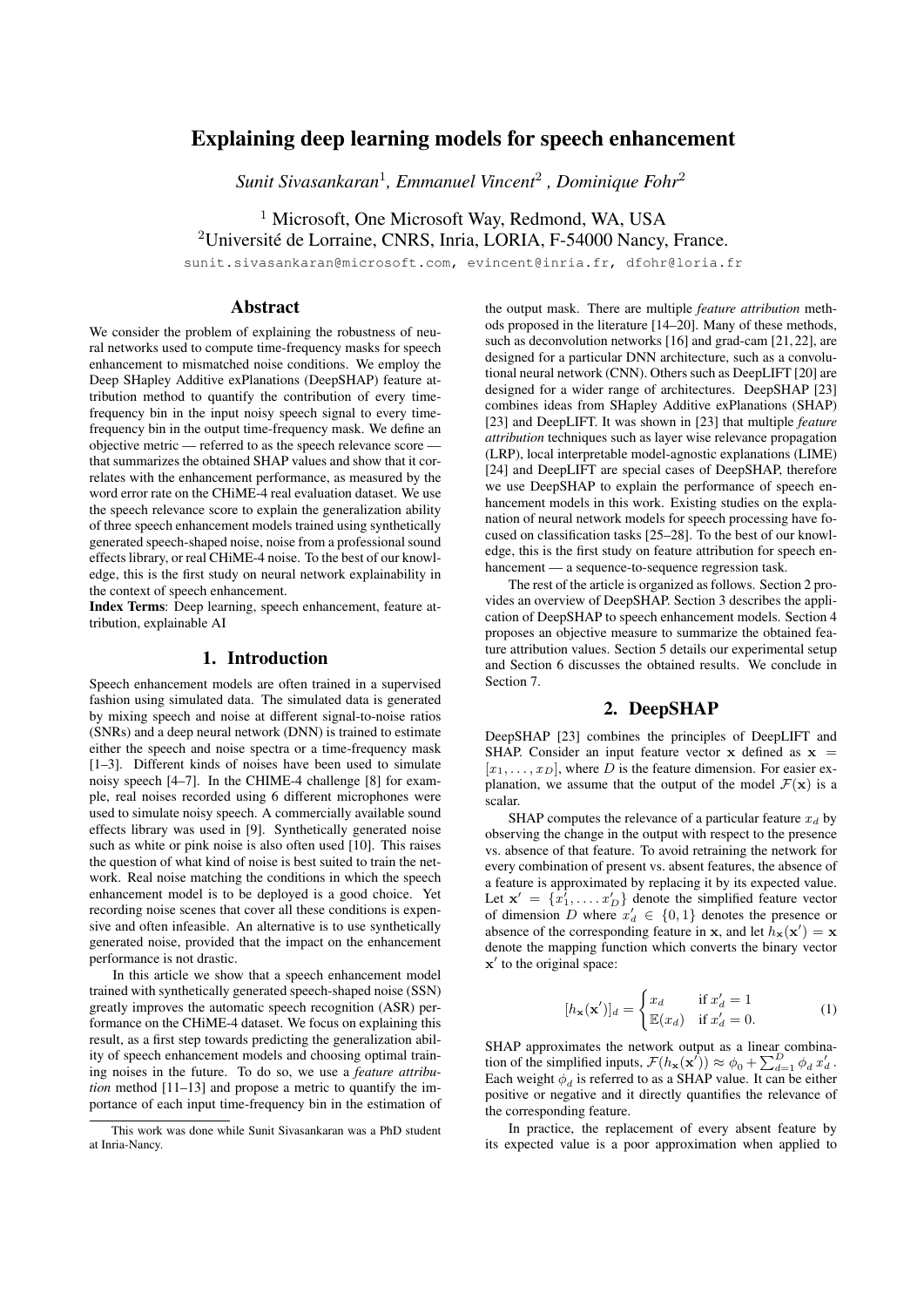the whole network. DeepSHAP combines efficient, analytical computation of SHAP values for simple network modules (linear, maxout, activation) with DeepLIFT's mutiplier composition rule to backpropagate these attribution values down to the input layer.

## 3. Computing SHAP values for speech enhancement models

In the context of multichannel speech enhancement, the input signal  $x(t)$  is a vector consisting of the signals acquired at I microphones, i.e.,  $\mathbf{x}(t) = [x_1(t), \dots, x_I(t)]^T$  with t the time index, and it contains a single speech source  $c(t)$  and noise  $u(t)$ :

$$
\mathbf{x}(t) = \mathbf{c}(t) + \mathbf{u}(t). \tag{2}
$$

The signals are represented in the time-frequency domain via the short time Fourier transform (STFT). A DNN  $\mathcal{F}(\cdot)$  is trained to estimate the ideal ratio mask (IRM)

$$
M(n, f) = \frac{|c_1(n, f)|}{|c_1(n, f)| + |u_1(n, f)|}
$$
(3)

using a single-channel input magnitude STFT — say channel 1, i.e.,  $\mathbf{\hat{M}} = \mathcal{F}(|\mathbf{X}_1|)$ , where  $|\mathbf{X}_1|$  and  $\mathbf{\hat{M}}$  are  $N \times F$ matrices containing the magnitude STFT coefficients of  $x_1(t)$ and the estimated mask values  $\hat{M}(n, f)$  for all time frames  $n \in \{1, \ldots, N\}$  and frequency bins  $f \in \{1, \ldots, F\}.$ 

A natural way of using DeepSHAP is to assume that each magnitude STFT coefficient  $|x_1(n', f')|$  is an input feature and to compute the contribution of that feature to every timefrequency bin  $\widehat{M}(n, f)$  of the output mask. This results in  $N \times F$  relevance matrices  $\Phi^{\text{TF}}(n, \bar{f})$  of size  $N \times F$  each, i.e., one matrix per output time-frequency bin, which we refer to as time-frequency SHAP. In order to reduce the number of matrices to be computed and analyzed, an alternative is to sum up the attribution values across (output) frequency as

$$
\Phi^{\mathrm{T}}(n) = \sum_{f} \Phi^{\mathrm{TF}}(n, f). \tag{4}
$$

This doesn't require the computation of every  $\Phi^{\text{TF}}(n, f)$ . Instead, the SHAP values are summed at the output layer, and a single backpropagation to the inputs is performed. The F resulting matrices  $\Phi^{T}(n)$  — which we refer to as time SHAP — are also  $N \times F$  matrices, showing the relevance for every time frame of the output mask. Similarly, attribution values can also be summed over the whole utterance as  $\Phi^U = \sum_n \Phi^T(n)$ . We refer to  $\Phi^{\text{U}}$ P as utterance SHAP. It can be observed that  $n_{n,f} \Phi^{\text{TF}}(n,f) = \sum_{n} \Phi^{\text{T}}(n) = \Phi^{\text{U}}$ .  $\Phi^{\text{TF}}(n,f)$  gives the highest possible granularity of relevance while  $\Phi^U$  gives the lowest possible granularity.

In our preliminary experiments, we have observed that the time-frequency SHAP maps  $\Phi^{\text{TF}}(n, f)$  obtained for different frequency bins  $f$  in a single frame  $n$  are similar to each other, while the utterance SHAP maps  $\Phi^U$  tend to suppress details that were found to be locally relevant. This phenomenon can be observed in Fig. 1. We therefore choose  $\Phi^{T}(n)$  for our following analysis. Fig. 1 also shows that both positive and negative SHAP values point to time-frequency bins dominated by speech. Therefore, we use the absolute value of the SHAP attributions in the rest of this work.

## 4. Speech relevance score

Analyzing feature attributions is non-trivial. This is usually done by human visualization which is subjective by nature. In

this section we propose an objective measure to summarize the SHAP values obtained for speech enhancement models.

The job of a speech enhancement model is to remove the time-frequency bins associated with noise while retaining the time-frequency bins associated with speech. We argue that a well-trained speech enhancement model, with good generalization ability, should mostly look at the time-frequency bins belonging to speech. This is particularly true while evaluating the model in unseen noise conditions, where a speech enhancement model will only have access to speech patterns learned from the training dataset with no prior knowledge about the noise spectra.

Based on this assumption we propose the following measure, which we refer to as the *speech relevance score*  $(\eta)$ , to summarize the estimated SHAP values:

$$
\eta = \frac{\sum_{n \in \text{ speech}} \# \{ \phi_{>T+IBM}(n) \}}{\sum_{n \in \text{ speech}} \# \{ \phi_{>T}(n) \}},\tag{5}
$$

where  $\#\{\phi_{\leq T}(n)\}\$  represents the number of time-frequency bins in  $\Phi^{T}(n)$  whose absolute value is greater than a threshold T and  $\# {\phi_{\geq T+IBM}(n)}$  represents the number of bins among those which are also identified as speech in the ideal binary mask (IBM) defined as

$$
IBM(n, f) = \begin{cases} 1 & \text{if } |c_1(n, f)| > |u_1(n, f)| \\ 0 & \text{otherwise.} \end{cases}
$$
 (6)

A visual representation of  $\#\{\phi_{\geq T}(n)\}\$  and  $# {\phi_{>T+IBM}(n)}$  for a small speech segment is shown in Fig. 2.

We chose the IBM over the IRM to define  $\eta$ , since  $\eta$  is then akin to the classical *precision* measure used for classification tasks, which is easy to interpret. The measure is computed only for frames containing speech. The threshold  $T$  denotes the  $T$ th percentile of the absolute SHAP values in each frame. The number  $\#\{\phi_{\leq T}(n)\}\$  of time-frequency bins with large enough SHAP value increases with decreasing  $T$ . Note that we use IBM only to compute the speech relevance score while the model is trained to estimate IRM.

As mentioned above, the speech relevance score is akin to a *precision* measure. The computation of a *recall* measure is not feasible here, since there is no ground truth regarding which time-frequency bins *must* contribute to mask estimation. In particular it cannot be assumed that the mask values in a given time frame must depend on all time-frequency bins belonging to speech (in all time frames).

## 5. Experimental setup

## 5.1. Dataset

Experiments are conducted using the CHiME-4 dataset [8], which consists of Wall Street Journal sentences spoken by talkers situated in challenging noisy environments recorded using a 6-channel tablet-based microphone array. The original dataset considers four different categories of environments: bus, cafe, pedestrian area, and street junction. It comes with a data simulation tool, which mixes original non-reverberated WSJ0 utterances with background noise, ensuring the same SNR distribution as real noisy recordings on every channel.

In order to train the speech enhancement network, we generate three different training datasets corresponding to three different noise conditions, namely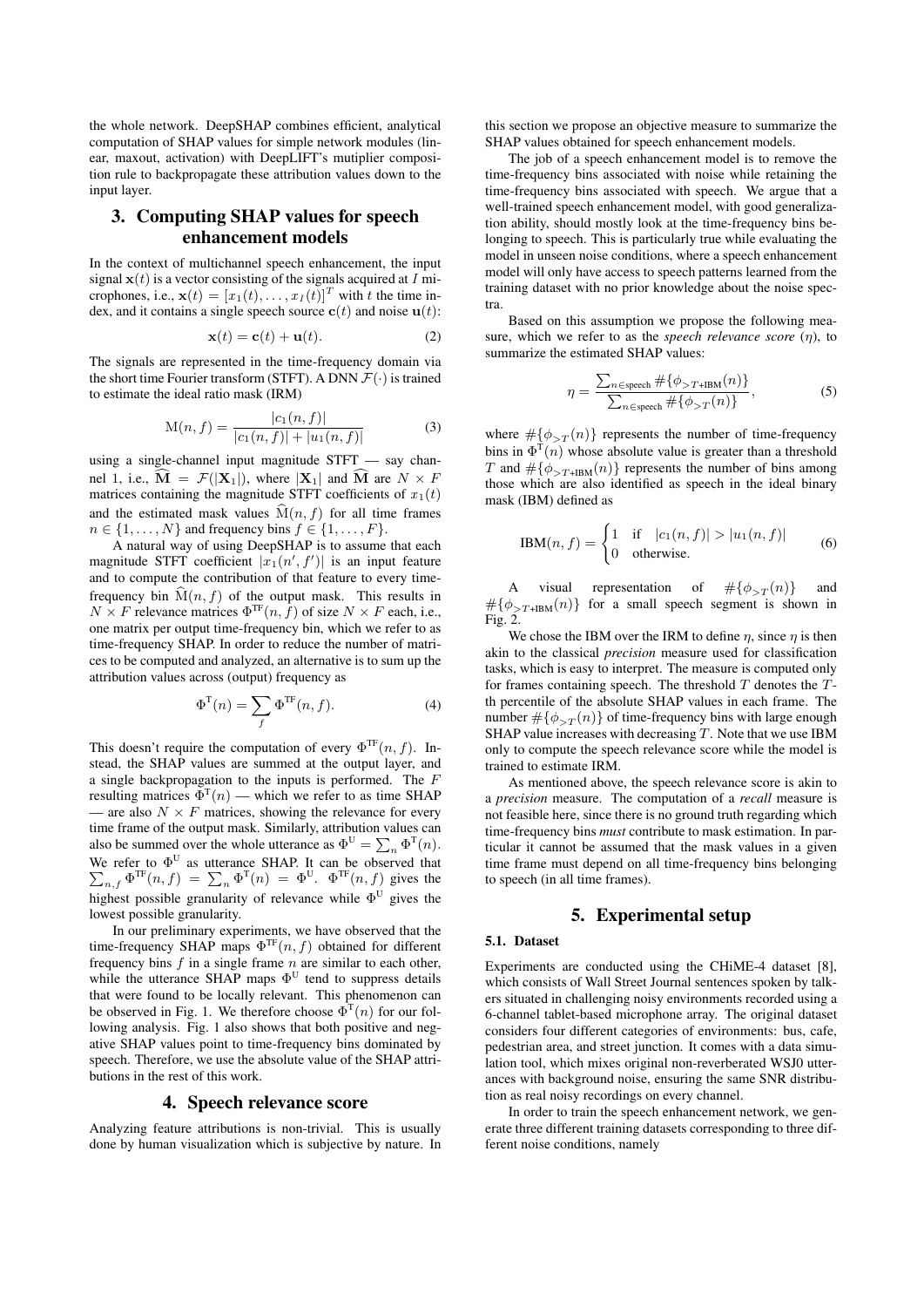

Figure 1: *Example SHAP values computed for a noisy speech signal. The four subplots (from left to right) represent the input spectro*gram after mean and variance normalization, the time-frequency SHAP map  $\Phi^{TF}(n, f)$  for  $n = 36$  and  $f = 1635$  Hz, the time SHAP  $map \ \Phi^T(n)$  *for*  $n = 36$  *and the utterance SHAP map*  $\Phi^U$ *, respectively.* 



Figure 2: *Input spectrogram,*  $\phi_{>T}(n)$  *and*  $\phi_{>T+IBM}(n)$  *used to compute speech relevance score for a speech signal containing 30 frames.*

- 1. CHiME: real CHiME-4 noise recordings
- 2. Speech shaped noise (SSN): a form of synthetically generated noise which is obtained by applying a "speechlike" filter to white noise [29–31]. In the following, a different speech-like filter is computed for every noisy utterance by randomly drawing 6 clean speech utterances and averaging their STFT magnitude spectra across all time frames
- 3. Network: noise from the Network Sound Effects library<sup>1</sup> as used in [9], containing sounds from various categories such as music, weather, rail, etc.

There are 7, 138 utterances for training and 1, 640 for validation for each noise condition. The distribution of SNR values is the same across all conditions and as in the original CHiME-4 dataset.

#### 5.2. DNN architectures for speech enhancement

The DNNs for speech enhancement are trained to estimate the IRM using the STFT magnitude spectra of  $x_5$  (i.e., channel 5 of the multichannel mixture signal) as inputs. The STFT window size was 50 ms with a 25 ms shift. The input dimension of the

network was 401. The input STFT magnitude spectra was mean and variance normalized.

The DNN architecture contained two bidirectional long short term memory (Bi-LSTM) layers followed by layer normalization [32] and a linear layer containing 401 hidden units. The output was constrained to lie in the range  $[0 - 1]$  using a sigmoid nonlinearity. The speech enhancement models trained on the three different noise conditions are denoted as  $\mathcal{F}_{\text{CHIME}}$ ,  $\mathcal{F}_{SSN}$ , and  $\mathcal{F}_{NETWORK}$ , respectively. The estimated mask along with multichannel signals from all channels (with the exception of channel 2) is used to compute a rank-1 constrained multichannel Wiener filter [33] which is then used to obtain the enhanced speech.

#### 5.3. ASR evaluation

We evaluate the ASR performance resulting from speech enhancement on the real evaluation set ( $et05$ <sub>real</sub>) and the simulated development set  $(dt05 \text{ s} \text{imu})$  of the original CHiME-4 dataset using the baseline ASR system provided by the CHiME-4 challenge organizers. This system follows the nnet1 recipe of the Kaldi ASR toolkit [34], involving a 7-layer multi layered perceptron (MLP)-based acoustic model and a 3-gram language model. It was trained on both real and simulated noisy speech.

#### 5.4. Speech relevance score computation

We compute the speech relevance score on several simulated datasets for which the ground truth IBM is known, including the original CHiME-4 simulated evaluation set  $(dt05 \text{ s} \text{imu})$ . The SHAP toolkit<sup>2</sup> was used to compute SHAP values. The expected value of the inputs at every layer was computed over 40 random utterances from the considered dataset. For example, if SHAP values are to be computed for an utterance in dt05 simu, then 40 random utterances from dt05 simu are used for that purpose. We used the DeepExplainer<sup>3</sup> component of the toolkit, which computes the SHAP values analytically for simple DNN modules (linear, sigmoid) or using the gradient for complex modules (Bi-LSTM) and backpropagates them with DeepLIFT's multiplier composition rule. A threshold value of  $T = 99.9$  is used unless mentioned otherwise (see Section 6.2).

<sup>1</sup>https://www.sound-ideas.com/Product/199/ Network-Sound-Effects-Library

<sup>2</sup>https://github.com/slundberg/shap

<sup>3</sup>https://github.com/slundberg/shap/blob/

master/shap/explainers/deep/deep\_pytorch.py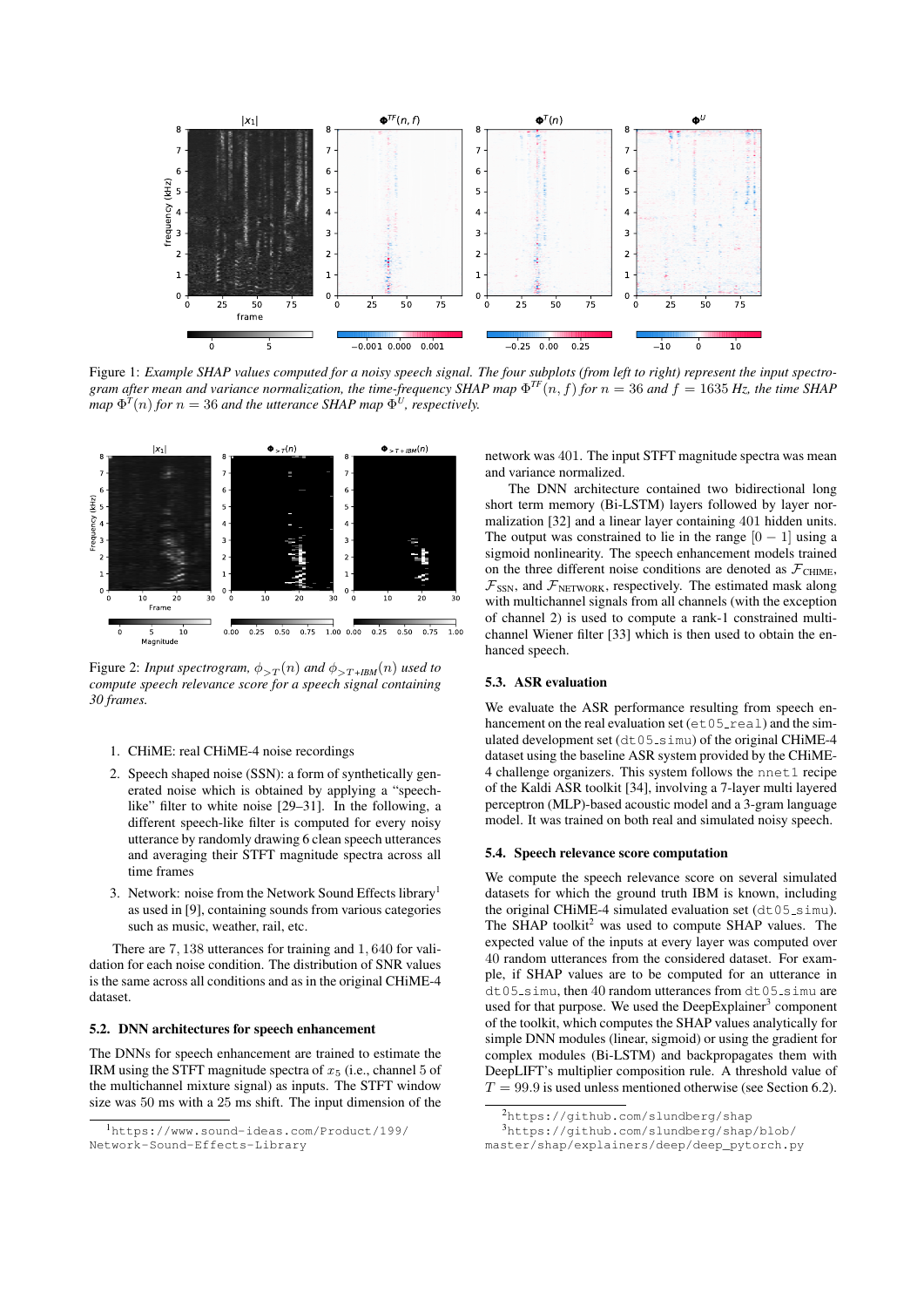A high value of  $T$  results in a lower number of time-frequency bins to compute  $\eta$ .

## 6. Results

#### 6.1. ASR

Table 1 shows the ASR results on the  $et05$  real dataset using different speech enhancement models. The same ASR model was used for all the experiments. A baseline WER of 25.9% was obtained when no speech enhancement was performed. The WER improved to 11.7% by enhancing speech using the  $\mathcal{F}_{\text{CHIME}}$  model. The WERs obtained using the speech enhancement models trained with SSN and Network noise are 14.0% and 15.1%, respectively. The improved performance with the speech enhancement model trained using CHiME noise can be attributed to the matched condition between the training and evaluation data. Nevertheless, the results obtained using speech enhancement models trained with SSN and Network noise are significantly better than the baseline showing the usefulness of these noises for training a speech enhancement model. Similar gains in the ASR performance can be observed on the dt05\_simu dataset.

Table 1: *WER (%) on the CHiME-4 real evaluation (*et05 real*) and simulated development (*dt05 simu*) datasets.*

| <b>Training Noise</b>     | $et05_{real}(\%)$ | $dt05$ _simu $(\%)$ |
|---------------------------|-------------------|---------------------|
| Baseline (No Enhancement) | 25.9              | ר רו                |
| <b>CHIME</b>              | 117               | 6.7                 |
| SSN                       | 14.0              | 73                  |
| Network                   |                   | 77                  |

#### 6.2. Speech relevance score

Table 2 shows the speech relevance score obtained on dt05\_simu ( $\eta$  cannot be computed for et05\_real due to non-availability of the corresponding clean speech) for all the speech enhancement models with different threshold values. The results are obtained using a total of 300 utterances. A speech relevance score of 94.8% was obtained using  $\mathcal{F}_{\text{CHIME}}$ , meaning that for a threshold  $T = 99.9, 94.8\%$  of the timefrequency bins in the input spectrogram which were used to explain the output mask were dominated by speech. The speech relevance score values in Table 2 follow the trends observed in the ASR results of Table 1. Better  $\eta$  values are seen for the  $\mathcal{F}_{\text{CHIME}}$  model, which gave the best ASR performance. The negligible difference between the speech relevance score values for  $\mathcal{F}_{SSN}$  and  $\mathcal{F}_{NETWORK}$  reflects the difference in the ASR results of the corresponding models on dt05\_simu, albeit in favor of  $\mathcal{F}_{\text{NETWORK}}$ . The speech relevance score varies with respect to the threshold  $T$ , indicating that the time-frequency bins with lower SHAP values are not dominated by speech. We can therefore conclude that  $\mathcal{F}_{\text{CHIME}}$  works better than other models because it relies on speech-dominated time-frequency bins to estimate the mask.

#### 6.3. Generalization capability of speech enhancement models

To better understand how the models generalize, we create two different simulated datasets which we refer to as *Gen-train* and *Gen-test* set. The *Gen-train* set contains noisy speech obtained by mixing clean speech signal with noise from the same type

Table 2: *Speech relevance score (*η*) (%) values using different thresholds on* dt05\_simu.

| Model                  | $i = 99.9$ | $= 99.0$ | $= 98.0$ |
|------------------------|------------|----------|----------|
| ${\cal F}_{\rm CHIME}$ | 94.8       |          | 90       |
| $F_{SSN}$              | 89.6       | 87 2     | 85.4     |
| $\mathcal F$ NETWORK   | วก จ       | 99.      |          |

Table 3: *Average speech relevance score obtained on* 300 *random utterances in the training and test setups. The speech relevance score for* F*CHIME was 80.5%.*

| Experiment setup | $\mathcal{F}_{\text{NETWORK}}(\%)$ | $\mathcal{F}_{SSN}(\%)$ |
|------------------|------------------------------------|-------------------------|
| Gen-Train        | 81.7                               | 86.2                    |
| Gen-Test         | 68.3                               | 77.O                    |
| Change $(\%)$    | 16.4                               |                         |

as the one used to train the model (matched noise). The noisy speech in the *Gen-test* set, on the other hand, are obtained by mixing the clean speech signal with CHiME noise (unmatched noise). SHAP values are computed for  $\mathcal{F}_{SSN}$  and  $\mathcal{F}_{NETWORK}$ models in both the setups. A model with good generalization ability will have a lower difference in the speech relevance score between the *Gen-train* and *Gen-test*.

Table 3 shows the average speech relevance score computed on *Gen-Train* and *Gen-Test* datasets containing 300 samples each.  $\mathcal{F}_{SSN}$  has a lower change in speech relevance score (10.7%) as compared to  $\mathcal{F}_{\text{NETWORK}}$  (16.4%) indicating better generalization capability for  $\mathcal{F}_{SSN}$ .

## 7. Conclusion

In this article we approached the problem of explaining the predictions of a speech enhancement model. DeepSHAP, a *feature attribution* method, is employed to figure out which timefrequency bins of the input spectrogram are used by the DNN to estimate the mask. Based on the idea that a well-trained model should look at time-frequency bins dominated by speech instead of those dominated by noise, we proposed speech relevance score — a measure to evaluate *feature attributions*. We showed that speech enhancement models having a higher speech relevance score give better ASR performance. We also showed that the generalization capability of a speech enhancement model trained using synthetically generated SSN is better than that of a speech enhancement model trained using Network noise.

## 8. Acknowledgements

This work was made with the support of the French National Research Agency, in the framework of the project VOCADOM "Robust voice command adapted to the user and to the context for AAL" (ANR-16-CE33-0006). Experiments presented in this paper were carried out using the Grid'5000 testbed, supported by a scientific interest group hosted by Inria and including CNRS, RENATER and several Universities as well as other organizations (see https://www.grid5000.fr).